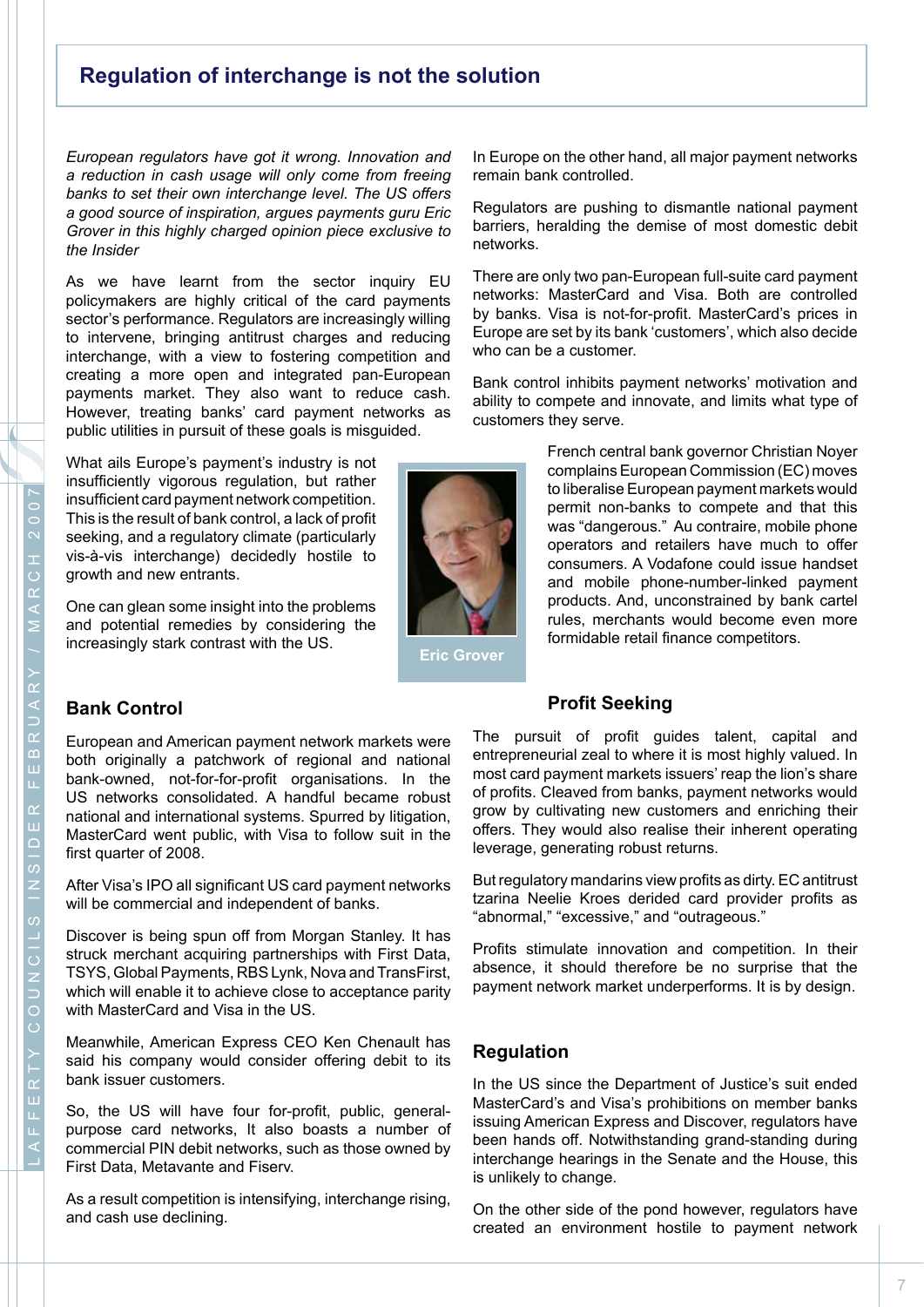From a national regulator and bank cartel perspective it makes a certain sense. Why would the French central bank or the retail bankcard group Cartes Bancaires want to eliminate national payment barriers, open up the market or give up network control? Competition is messy. Given free rein it relentlessly undermines the established order.

At the EU level however it's harder to fathom.

### **Interchange**

The EC, European Central Bank and national regulators have

interchange in their cross hairs. Kroes described it as an "obstacle" to creating a single payments market. Quite the opposite.

In contrast with destroying national payments barriers, regulating (ie, reducing) interchange undercuts efforts to encourage competition and create a more liberal, predominantly electronic payments market. Higher interchange would drive pan-European payment product issuance and use.

Regulators accuse MasterCard of hindering interbank payments competition through interchange. They deride it as a tax. They are wrong. Only governments, with armed policemen, tax.

The ECB worries payment networks are not sufficiently competitive, which is true, and further that the international schemes' displacement of national networks will result in higher interchange and consequently higher merchant fees.

Interchange determined by a highly competitive market would indeed be greater, and, would serve policymakers' goals of creating a pan-European payments market and reducing cash.

Higher interchange encourages payment card issuance, fuels innovation and cardholder benefits, incentivising use. It means lower prices and greater value for consumers.

Moreover, in high-tax Europe richer interchange will reduce the grey economy.An unintended consequence of lowering interchange is more cash spend, and therefore, increased tax avoidance.

The EC Competition Directorate has outstanding interchange antitrust complaints against MasterCard and it intends to revisit the five year antitrust exemption it granted Visa, which means it will seek further interchange reduction.

Meanwhile this January, the Polish Office for Consumer and Competition Protection went the final mile, eliminating the existing interchange arrangements in Poland. This puts a damper on card transaction growth there.

*"Interchange determined by a highly competitive market would be greater, and, would serve policymakers' goals of creating a pan-European payments market and reducing cash"*

Elsewhere regulators have indulged in what Frederick Hayek called the fatal conceit, believing they can orchestrate more optimal results than the market. The Reserve Bank of Australia entertained eliminating interchange, but opted instead to lower it 9 percent in 2006, after a 40 percent reduction in 2006. The intention was to improve payment efficiency.

> Polish competition authorities, more legitimately, worried about how it was set. The head of the Polish competition authority Cezary Banasinski's said "We do not question the level of the fees but the fact that they are the result of an agreement among banks

and the market is not free here."

Visa Europe is and will remain a not-for-profit bank association and in the opinion of the Polish and most regulators therefore deservedly subject to interchange regulation.

MasterCard is another story. It's a for-profit public company. Interchange is set by MasterCard International management. But, all other material aspects of MasterCard's business in Europe are controlled by a European banker board. The Polish Competition Authority does not buy the notion MasterCard's interchange rates are not, de facto, controlled by banks.

What can be done?

## **A Fix**

Regulators root for the creation of a third European network, touting the Euro Alliance.

It is unlikely to be successful. But even if it was, another not-for-profit bank payment utility is far from a sliver bullet.

Euroland needs at least two genuinely independent, vigorously competitive, commercial pan-European networks, free to price as they see fit, and to serve whomever. A couple more would be better still.

The best candidates are American. First Data has a broad, European card-issuer-and-merchant-processing footprint. If it, Discover or even American Express, acquired national debit networks, it could cobble together a viable competitor, notwithstanding the angst this would cause Euro-essentialists who believe a network owned and managed by Frenchmen and Germans is intrinsically preferable.

Establishing payment network critical mass and relevance is enormously difficult. In the last quarter century Discover, PayPal, and perhaps China UnionPay, are the only genuinely new payment networks of size to have been established.